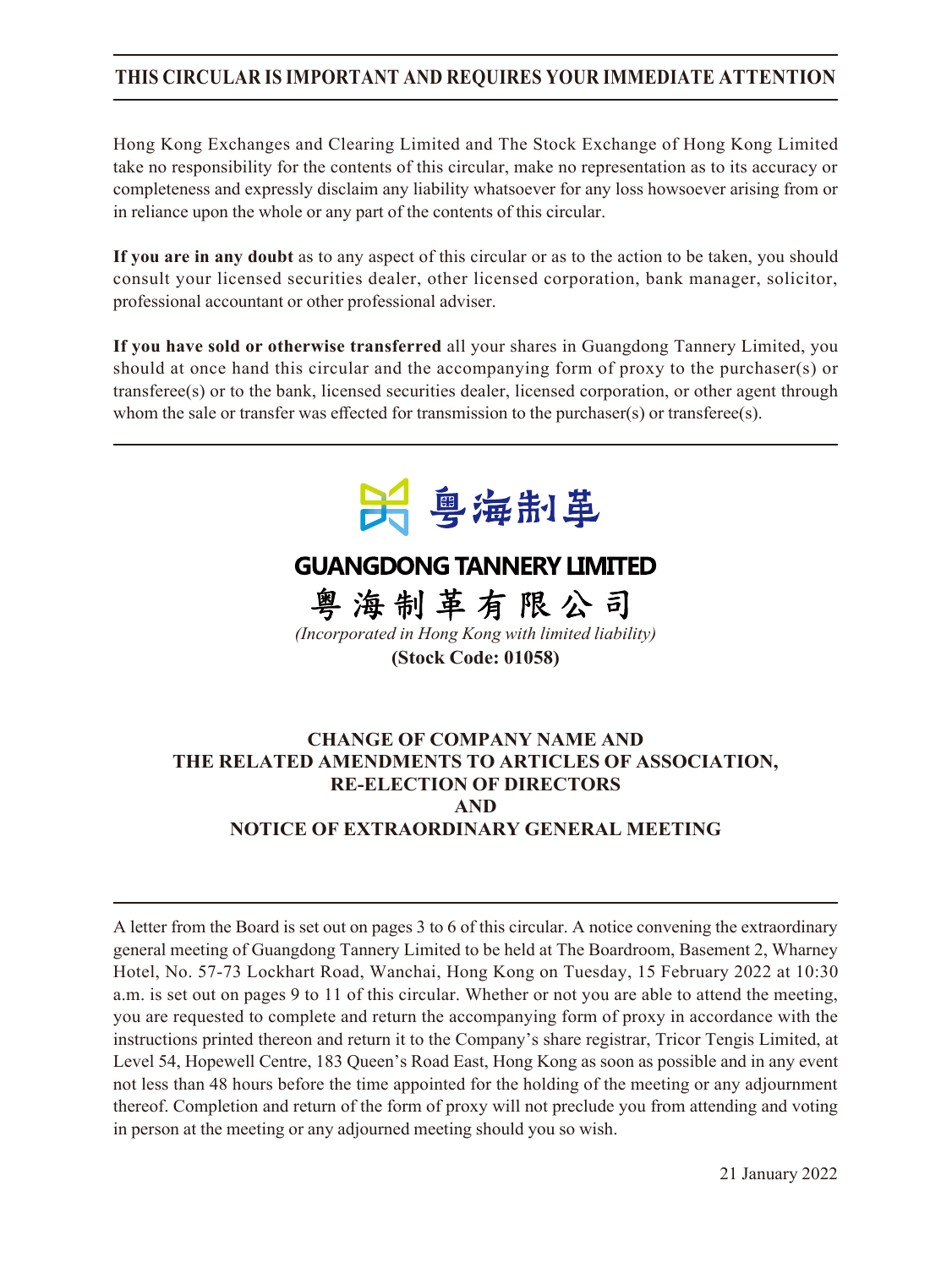# **CONTENTS**

## Page No.

| 1                                |                                                        |                |  |
|----------------------------------|--------------------------------------------------------|----------------|--|
| <b>LETTER FROM THE BOARD</b>     |                                                        |                |  |
| $\mathbf{1}$                     |                                                        | 3              |  |
| 2 <sub>1</sub>                   |                                                        | $\overline{4}$ |  |
| $\mathcal{E}$                    |                                                        | 5              |  |
| $\mathcal{A}_{\cdot}$            |                                                        | 5              |  |
| 5.                               |                                                        | 6              |  |
| 6.                               |                                                        | 6              |  |
| $7_{\scriptscriptstyle{\ddots}}$ |                                                        | 6              |  |
|                                  | APPENDIX I - DETAILS OF THE DIRECTORS TO BE RE-ELECTED | $\tau$         |  |
|                                  | APPENDIX II - NOTICE OF EXTRAORDINARY GENERAL MEETING  | $\mathbf Q$    |  |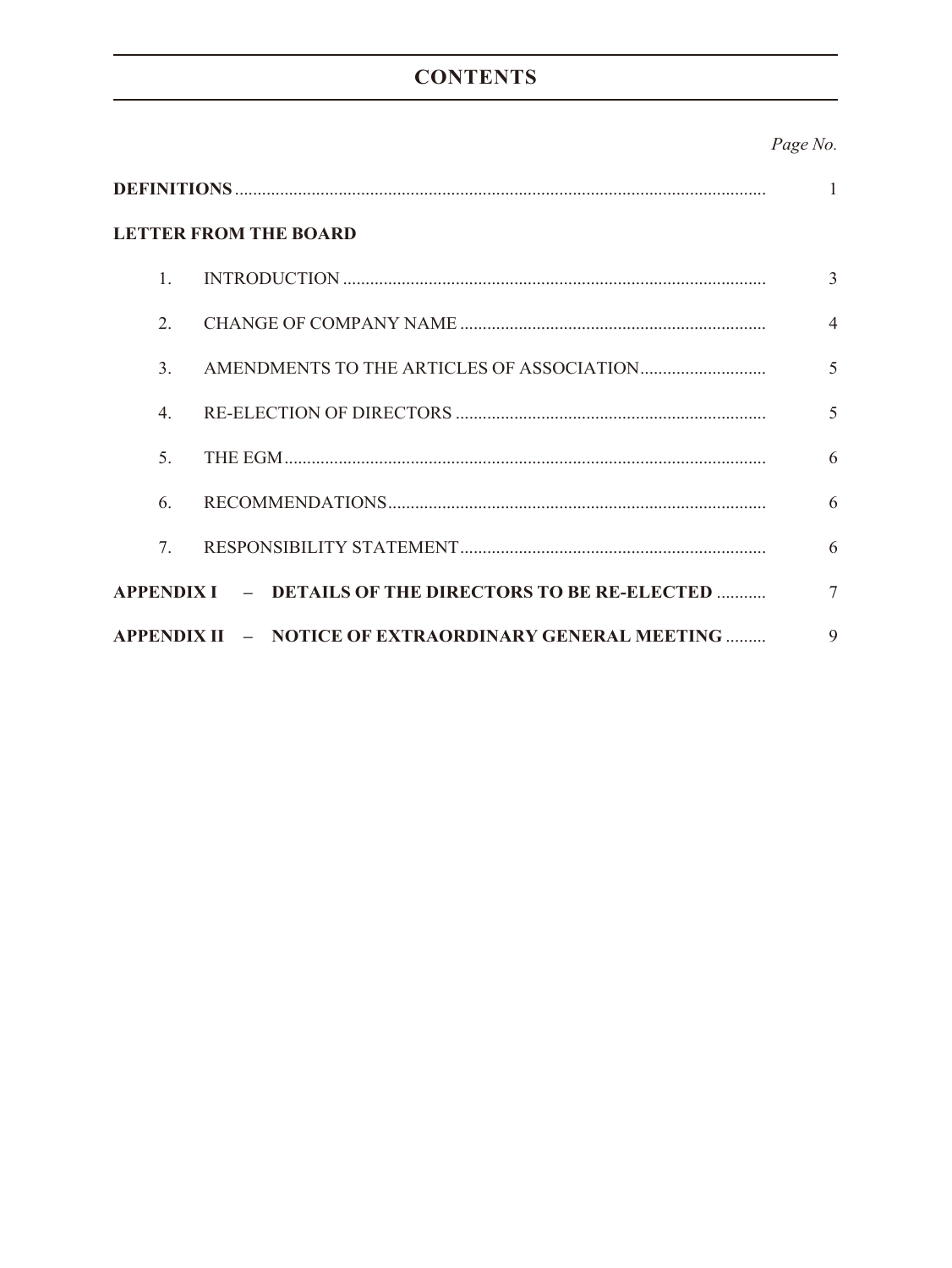# **DEFINITIONS**

*In this circular, the following expressions have the following meanings unless the context otherwise requires:*

| "Amendments"              | as defined under the section headed "3. Amendments to the<br>Articles of Association" in the letter from the Board as set out<br>on pages 3 to 6 of this circular;                                                                                                                                                                      |
|---------------------------|-----------------------------------------------------------------------------------------------------------------------------------------------------------------------------------------------------------------------------------------------------------------------------------------------------------------------------------------|
| "Articles of Association" | the articles of association of the Company, as amended from<br>time to time;                                                                                                                                                                                                                                                            |
| "Board"                   | the board of directors of the Company;                                                                                                                                                                                                                                                                                                  |
| "Change of Company Name"  | the proposed change of the Chinese name of the Company<br>from "粵海制革有限公司" to "南粵控股有限公司" and<br>the English name of the Company from "GUANGDONG<br>TANNERY LIMITED" to "NAMYUE HOLDINGS<br>LIMITED";                                                                                                                                     |
| "Company"                 | Guangdong Tannery Limited, a company incorporated in Hong<br>Kong with limited liability, the shares of which are listed on<br>the Main Board of the Stock Exchange;                                                                                                                                                                    |
| "controlling shareholder" | as defined in the Listing Rules;                                                                                                                                                                                                                                                                                                        |
| "Director(s)"             | the director(s) of the Company;                                                                                                                                                                                                                                                                                                         |
| "EGM"                     | the extraordinary general meeting of the Company to be held<br>at The Boardroom, Basement 2, Wharney Hotel, No. 57-<br>73 Lockhart Road, Wanchai, Hong Kong on Tuesday, 15<br>February 2022 at 10:30 a.m., notice of which is set out on<br>pages 9 to 11 of this circular or, where the context so admits,<br>any adjournment thereof; |
| "EGM Notice"              | the notice convening the EGM as set out on pages 9 to 11 of<br>this circular;                                                                                                                                                                                                                                                           |
| "Group"                   | the Company and its subsidiaries;                                                                                                                                                                                                                                                                                                       |
| "HK\$"                    | Hong Kong dollars, the lawful currency of Hong Kong;                                                                                                                                                                                                                                                                                    |
| "Hong Kong"               | The Hong Kong Special Administrative Region of the PRC;                                                                                                                                                                                                                                                                                 |
| "Latest Practicable Date" | 14 January 2022, being the latest practicable date prior to the<br>printing of this circular for ascertaining certain information<br>referred to in this circular;                                                                                                                                                                      |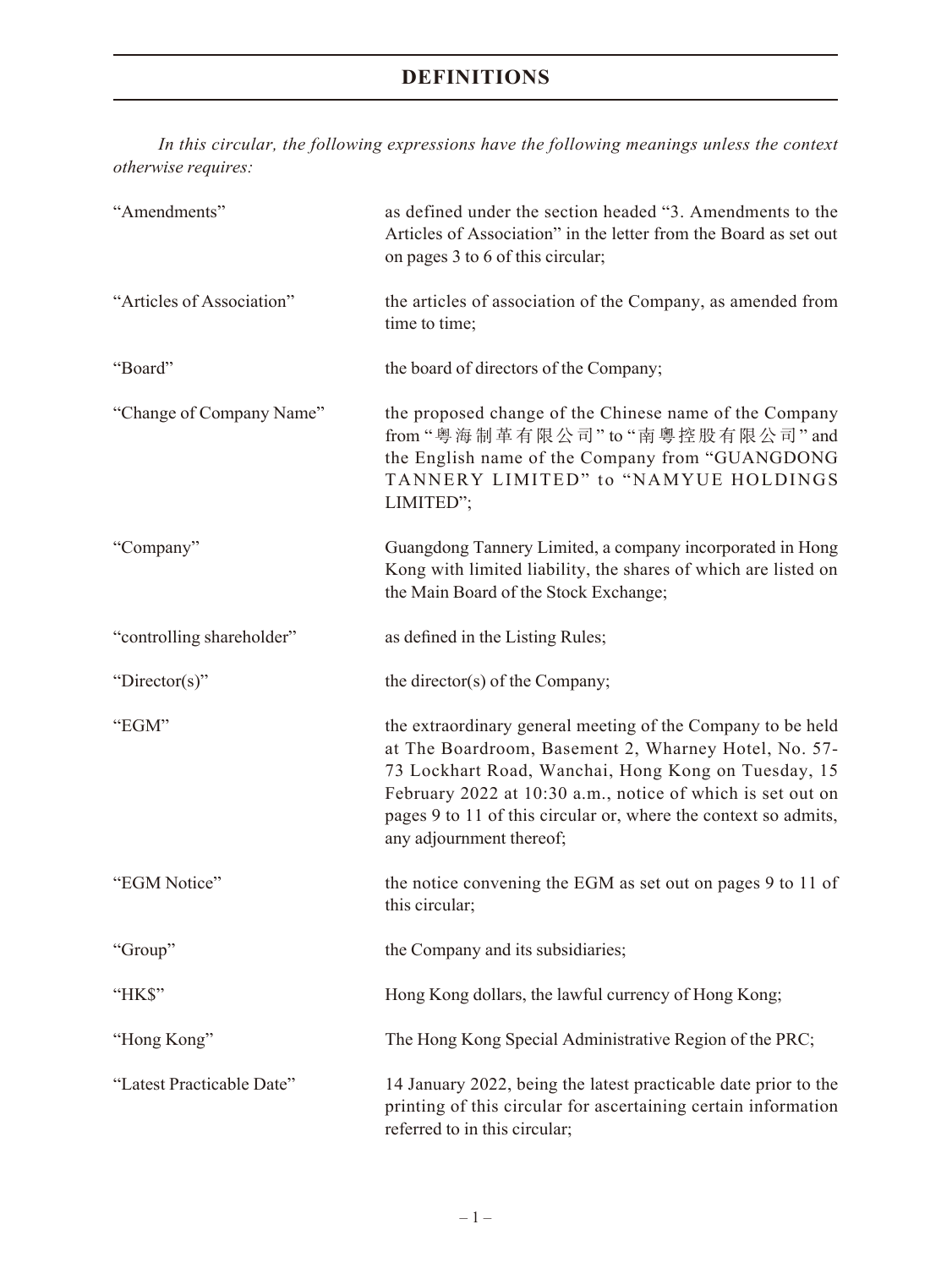# **DEFINITIONS**

| "Listing Rules"                 | the Rules Governing the Listing of Securities on the Stock<br>Exchange, as amended from time to time; |
|---------------------------------|-------------------------------------------------------------------------------------------------------|
| "PRC"                           | the People's Republic of China;                                                                       |
| " $SFO"$                        | the Securities and Futures Ordinance, Chapter 571 of the Laws<br>of Hong Kong;                        |
| "Share(s)"                      | ordinary share(s) in the share capital of the Company;                                                |
| "Shareholder(s)"                | registered holder(s) of the Shares;                                                                   |
| "Stock Exchange"                | The Stock Exchange of Hong Kong Limited;                                                              |
| "substantial shareholder"       | as defined in the Listing Rules; and                                                                  |
| $\cdot \cdot \cdot \cdot \cdot$ | per cent.                                                                                             |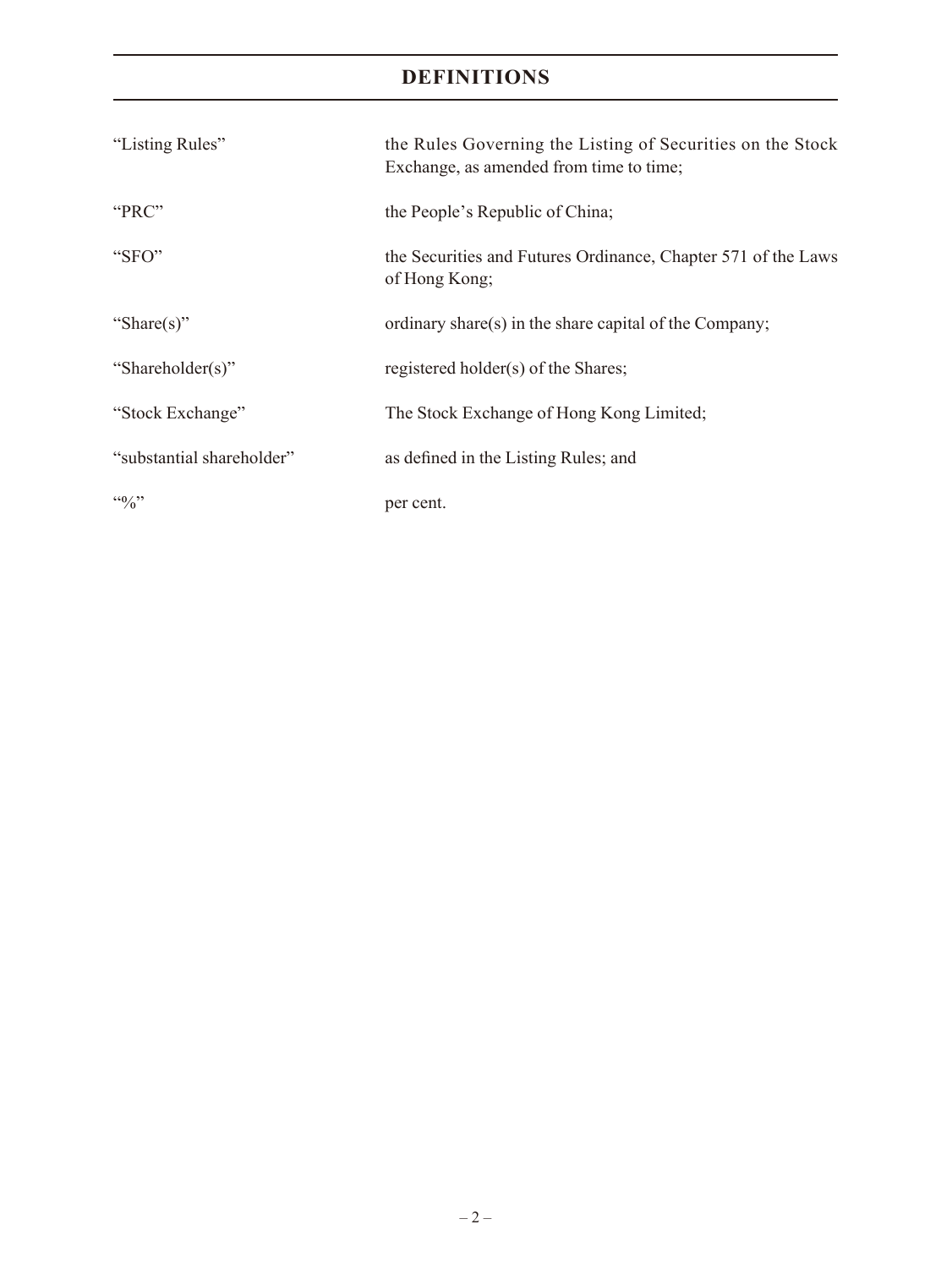## **LETTER FROM THE BOARD**



# **GUANGDONG TANNERY LIMITED**

粤海制革有限公司

*(Incorporated in Hong Kong with limited liability)* **(Stock Code: 01058)**

*Board of Directors: Registered Office: Executive Directors* 29th Floor SUN Jun *(Managing Director)* 148 Connaught Road Central

ZHOU Hao *(Chairman)* Guangdong Investment Tower Hong Kong

*Non-Executive Directors* HUANG Junfeng KUANG Hu

*Independent Non-Executive Directors* YEUNG Man Lee LEUNG Luen Cheong YANG Ge

21 January 2022

*To the Shareholders*

Dear Sir or Madam,

### **CHANGE OF COMPANY NAME AND THE RELATED AMENDMENTS TO ARTICLES OF ASSOCIATION, RE-ELECTION OF DIRECTORS AND NOTICE OF EXTRAORDINARY GENERAL MEETING**

#### **1. INTRODUCTION**

The purpose of this circular is to give you notice of the EGM, and information on certain matters to be dealt at the EGM, among other things:

- (a) the proposed Change of Company Name;
- (b) the proposed Amendments to the Articles of Association to reflect the Change of Company Name; and
- (c) the re-election of Directors.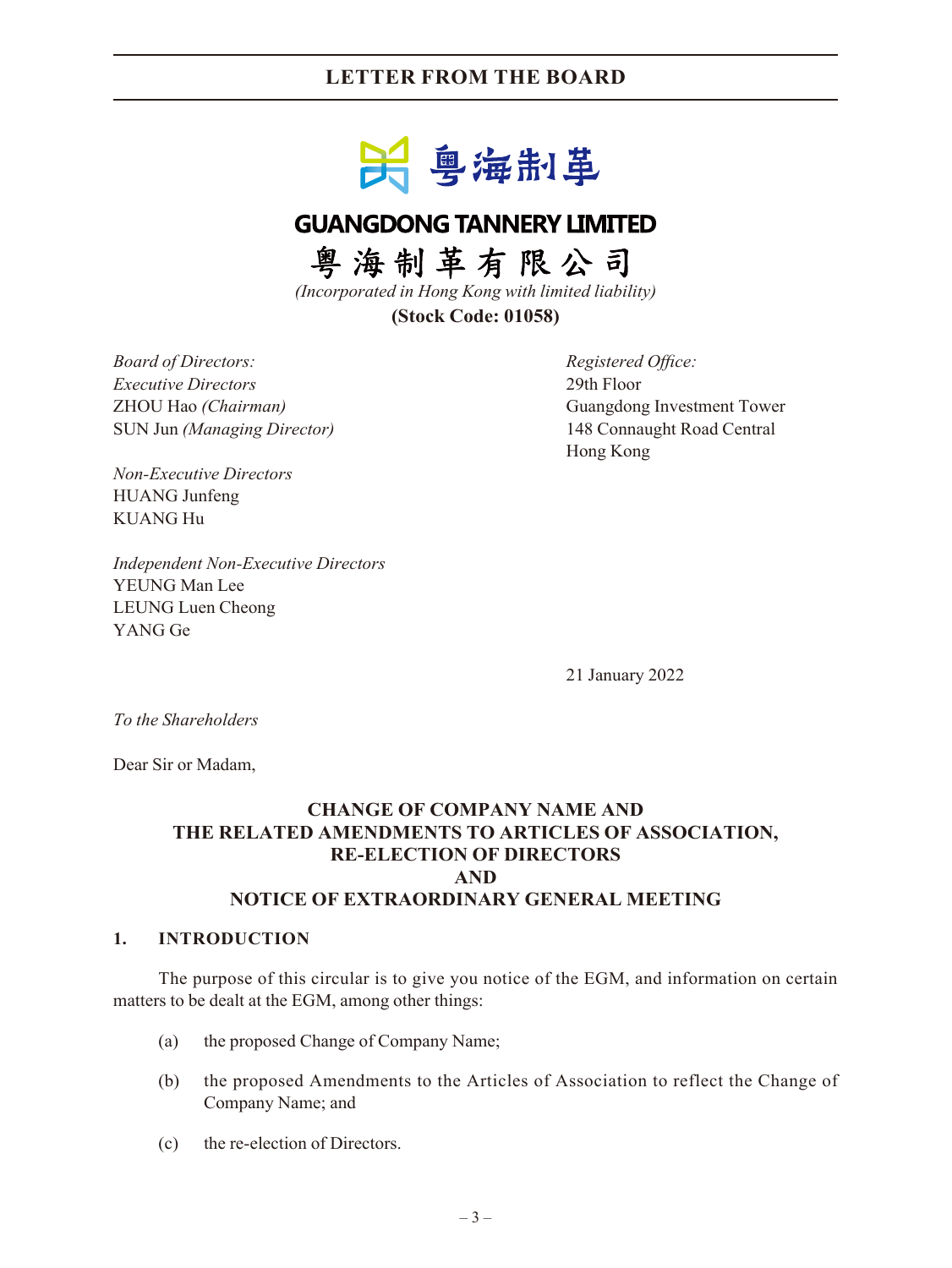## **2. CHANGE OF COMPANY NAME**

Reference is made to the announcement of the Company dated 3 January 2022 in relation to, among other things, the proposed Change of Company Name and the related proposed Amendments to the Articles of Association.

The Company proposes to change the Chinese name of the Company from "粵海制革有限公 司" to "南粵控股有限公司" and to change the English name of the Company from "GUANGDONG TANNERY LIMITED" to "NAMYUE HOLDINGS LIMITED".

#### **Conditions of the Change of Company Name**

The Change of Company Name is subject to satisfaction of the following conditions:

- 1. passing of the special resolution by the Shareholders at the EGM approving the Change of Company Name; and
- 2. approval of the Change of Company Name by the Companies Registry in Hong Kong.

Subject to the satisfaction of the conditions set out above, the Change of Company Name will take effect from the date on which the certificate of change of name is issued by the Registrar of Companies in Hong Kong. The Company will carry out the necessary filing procedures with the Companies Registry in Hong Kong.

#### **Reasons for the Change of Company Name**

As disclosed in the announcement of the Company dated 29 September 2021, 南粵(集團)有 限公司 (Nam Yue (Group) Company Limited\*) (a wholly-owned subsidiary of 廣東南粵集團有 限公司 (Guangdong Nam Yue Group Corporation Limited\*), a state-owned enterprise established in the PRC) holds 52% of the total number of ordinary shares issued by the Company and is the controlling shareholder of the Company. The Board believes that the proposed new Chinese and English names of the Company will align the Company with and capitalise on the business goodwill under the reputable brand name of "南粵 NAM YUE" in the Greater Bay Area. Therefore, the Board believes that the proposed new Chinese and English names of the Company is beneficial to the future business development of the Group and is in the best interests of the Company and its Shareholders as a whole.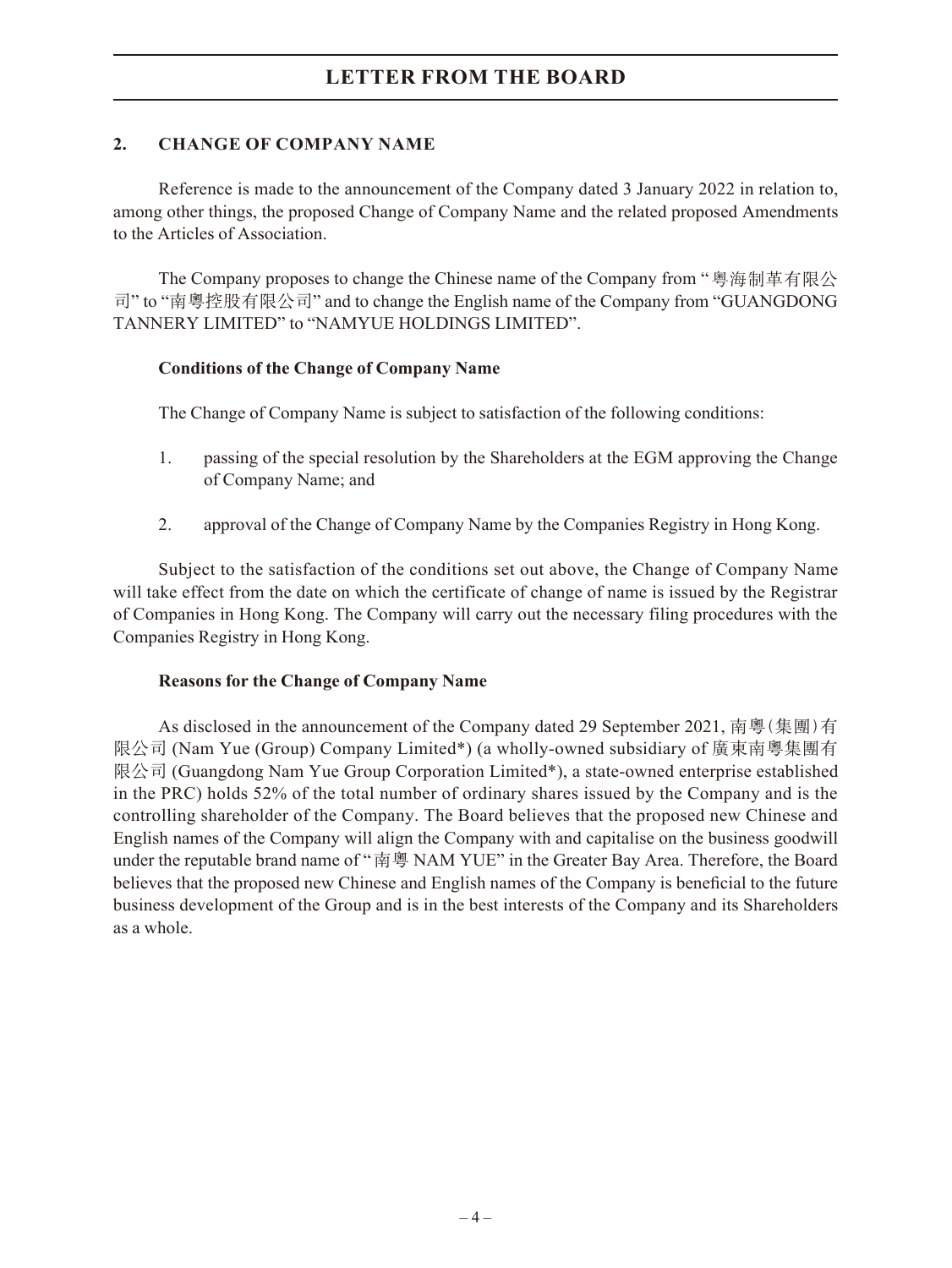#### **Effects of the Change of Company Name**

The Change of Company Name will not affect any rights of the existing holders of Shares or the Company's daily business operation and its financial position. All the existing share certificates of the Company in issue bearing the existing name of the Company will, upon the Change of Company Name becoming effective, continue to be evidence of title to such Shares and will continue to be valid for trading, settlement, registration and delivery of such Shares. There will not be any arrangement for free exchange of the existing share certificates of the Company for new share certificates printed in the new Chinese and English names of the Company. After the Change of Company Name becoming effective, all new share certificates will only be issued in the new Chinese and English names of the Company.

### **3. AMENDMENTS TO THE ARTICLES OF ASSOCIATION**

Reference is made to the announcement of the Company dated 3 January 2022 in relation to, among other things, the proposed Change of Company Name and the related proposed Amendments to the Articles of Association.

In view of the proposed Change of Company Name, the Company also proposes to amend (such amendments shall be referred to as the "Amendments") the Articles of Association to reflect the Change of Company Name by (i) replacing all references to "粵海制革有限公司" with "南粵 控股有限公司" and (ii) replacing all references to "GUANGDONG TANNERY LIMITED" with "NAMYUE HOLDINGS LIMITED" in the Articles of Association. The proposed Amendments are subject to the passing of a special resolution of the Company at the EGM and shall take effect upon the Change of Company Name becoming effective.

#### **4. RE-ELECTION OF DIRECTORS**

In accordance with Article 77 of the Articles of Association, the Board shall have power at any time and from time to time to appoint any person as a Director, either to fill a casual vacancy or as an addition to the existing Board, but so that the total number of Directors shall not at any time exceed any maximum number fixed by or in accordance with the Articles of Association. Any Director so appointed by the Board shall hold office only until the first general meeting after his appointment and shall then be eligible for re-election at such meeting. As disclosed in the announcement of the Company dated 15 December 2021, Mr. Zhou Hao ("Mr. Zhou") was appointed as an Executive Director, the Chairman of the Board and the chairman and a member of the nomination committee of the Company with effect from 16 December 2021. As disclosed in the announcement of the Company dated 22 December 2021, Mr. Huang Junfeng ("Mr. Huang") was appointed as a Non-Executive Director with effect from 23 December 2021. Accordingly, each of Mr. Zhou and Mr. Huang will retire at the EGM and, being eligible, will offer himself for re-election as a Director at the EGM.

Information relating to each of Mr. Zhou and Mr. Huang as required to be disclosed under Rule 13.51(2) of the Listing Rules is set out in Appendix I to this circular.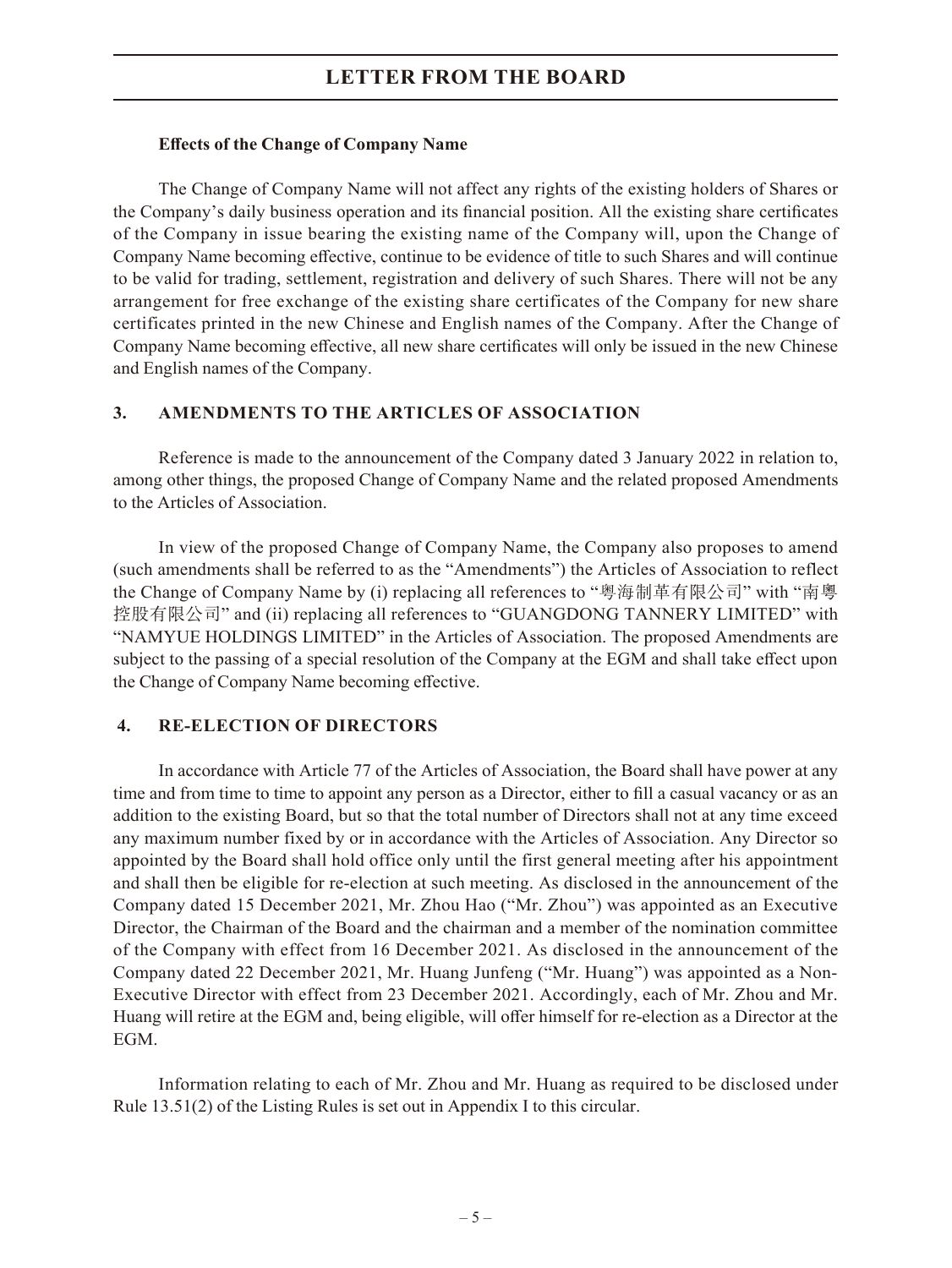## **5. THE EGM**

The EGM Notice is set out in Appendix II to this circular. Shareholders are advised to read the EGM Notice and to complete and return the enclosed form of proxy for use at the EGM in accordance with the instructions printed thereon and deposit the same with the Company's share registrar, Tricor Tengis Limited, at Level 54, Hopewell Centre, 183 Queen's Road East, Hong Kong not less than 48 hours before the time fixed for holding the EGM or any adjournment thereof. Completion and return of the form of proxy will not preclude you from attending and voting in person at the EGM or any adjourned EGM should you so wish.

Pursuant to Rule 13.39(4) of the Listing Rules, all resolutions set out in the EGM Notice will be decided by poll. The Chairman of the EGM will therefore put each of the resolutions to be proposed at the EGM to be voted by way of a poll pursuant to Article 57(a) of the Articles of Association. An announcement of the poll results will be made after the EGM in the manner prescribed under Rule 13.39(5) of the Listing Rules.

### **6. RECOMMENDATIONS**

The Directors believe that (i) the proposed Change of Company Name, (ii) the proposed Amendments, and (iii) the re-election of Directors, are in the best interests of the Company as well as the Shareholders. Accordingly, the Directors recommend the Shareholders to vote in favour of each of the relevant resolutions as set out in the EGM Notice.

### **7. RESPONSIBILITY STATEMENT**

This circular, for which the Directors collectively and individually accept full responsibility, includes particulars given in compliance with the Listing Rules for the purpose of giving information with regard to the Company. The Directors, having made all reasonable enquiries, confirm that to the best of their knowledge and belief the information contained in this circular is accurate and complete in all material respects and not misleading or deceptive, and there are no other matters the omission of which would make any statement herein or this circular misleading.

*\* The English names are translation of the Chinese names, and are included herein for identification purposes only. In the event of any inconsistency, the Chinese names shall prevail.*

> Yours faithfully, For and on behalf of the Board **Zhou Hao** *Chairman*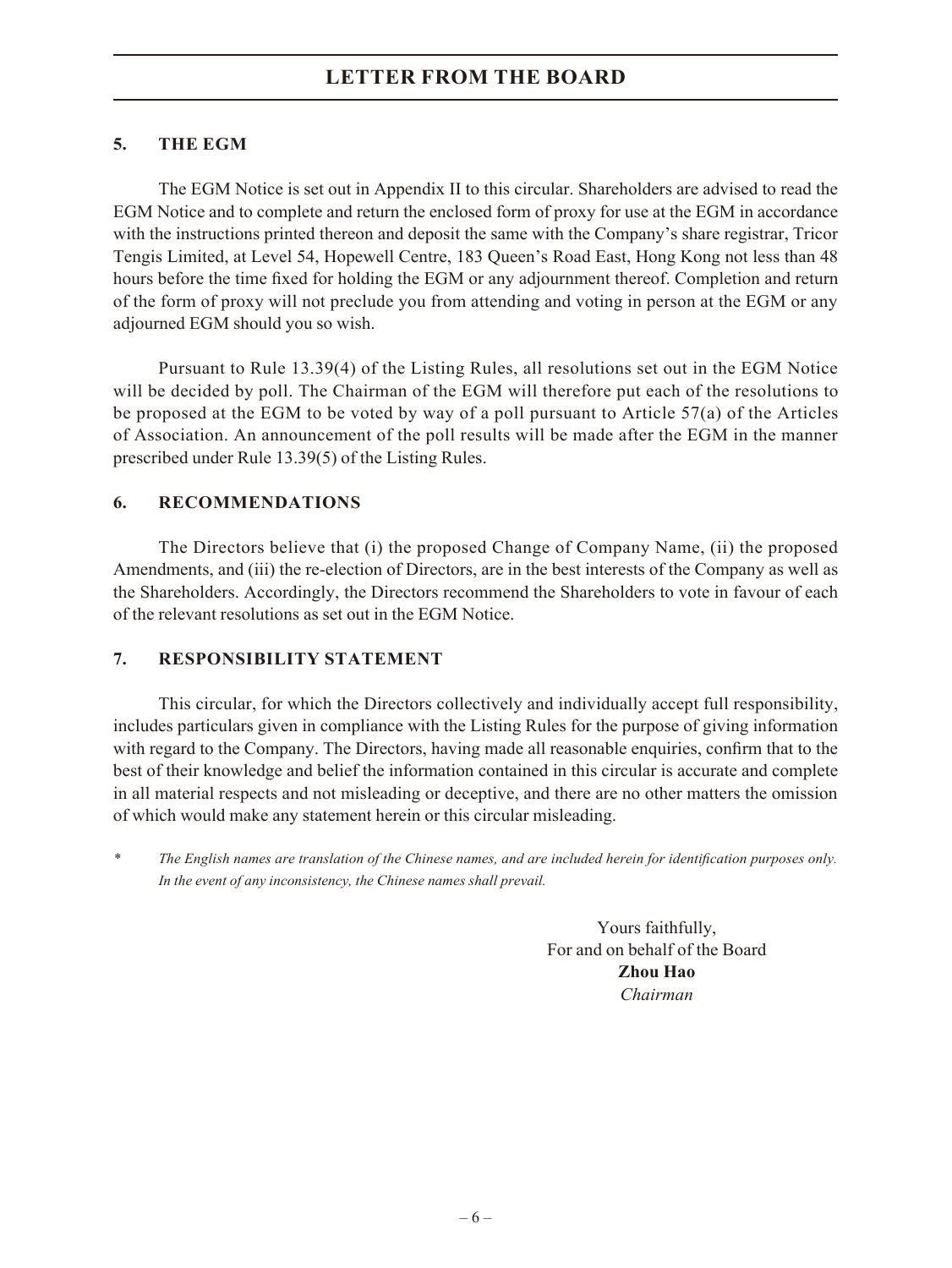## **APPENDIX I DETAILS OF THE DIRECTORS TO BE RE-ELECTED**

Set out below are the personal particulars of the Directors who offer themselves to be reelected at the EGM:

**Mr. Zhou Hao**, aged 41, was appointed an Executive Director, the Chairman of the Board and the chairman and a member of the nomination committee of the Company with effect from 16 December 2021. Mr. Zhou graduated from the Department of International Commerce of Lingnan College, Sun Yat-sen University, the PRC and held a Bachelor degree in Economics (International Economic and Trading Discipline) and a Master's degree in Economics (Financial Discipline) conferred by Sun Yat-Sen University. He worked for the Guangzhou Branch of Shanghai Pudong Development Bank from 2003 to 2005, and served in various positions in 廣東省人民政府國有資產 監督管理委員會 (State-owned Assets Supervision and Administration Commission of Guangdong Provincial People's Government\*) from 2005 to 2018. He joined 廣東南粵集團有限公司 (Guangdong Nam Yue Group Corporation Limited\*) ("Nam Yue Group"), the ultimate controlling shareholder of the Company, in 2018 and served as Deputy Head and Head of the Investment and Development Department as well as the Capital Operation Department. In addition, Mr. Zhou acted as an executive director and general manager of 廣東南粵資本投資有限公司 (Guangdong Nam Yue Capital Investment Limited\*) and Chairman of 廣東南粵健康科技有限公司 (Guangdong Nam Yue Health Technology Limited\*), both companies are subsidiaries of Nam Yue Group. Currently, Mr. Zhou is the Chairman of the Supervisory Board of Macau Chinese Bank.

Other than as stated above, Mr. Zhou is not related to any Director, senior management or substantial shareholder or controlling shareholder of the Company and he did not hold any directorship in other public companies the securities of which are listed on any securities market in Hong Kong or overseas in the past three years.

As at the Latest Practicable Date, Mr. Zhou did not have any interests in shares and/or underlying shares of the Company or its associated corporations within the meaning of Part XV of the SFO.

There is no employment contract between the Company and Mr. Zhou. Pursuant to the Articles of Association, Mr. Zhou is entitled to such remuneration as may be approved by the Board. His remuneration (if any) will be determined by reference to job responsibilities, the prevailing market conditions of the industry, the Company's remuneration policy, operating performance and profitability. At present, Mr. Zhou is not receiving any remuneration from the Company.

Pursuant to the letter of appointment entered into between the Company and Mr. Zhou, Mr. Zhou, if re-elected, will be appointed as an Executive Director with effect from the conclusion of the EGM for a term of three years and will then be eligible for re-election and is subject to retirement by rotation and re-election at least once every three years in accordance with the Articles of Association, or earlier determination in accordance with the Articles of Association and/or any applicable laws and regulations.

Save as disclosed above, in relation to the re-election of Mr. Zhou as an Executive Director, there is no information which is discloseable nor is/was he involved in any of the matters required to be disclosed pursuant to any of the requirements of the provisions under Rule 13.51(2) of the Listing Rules, and there is no other matter which needs to be brought to the attention of the Shareholders.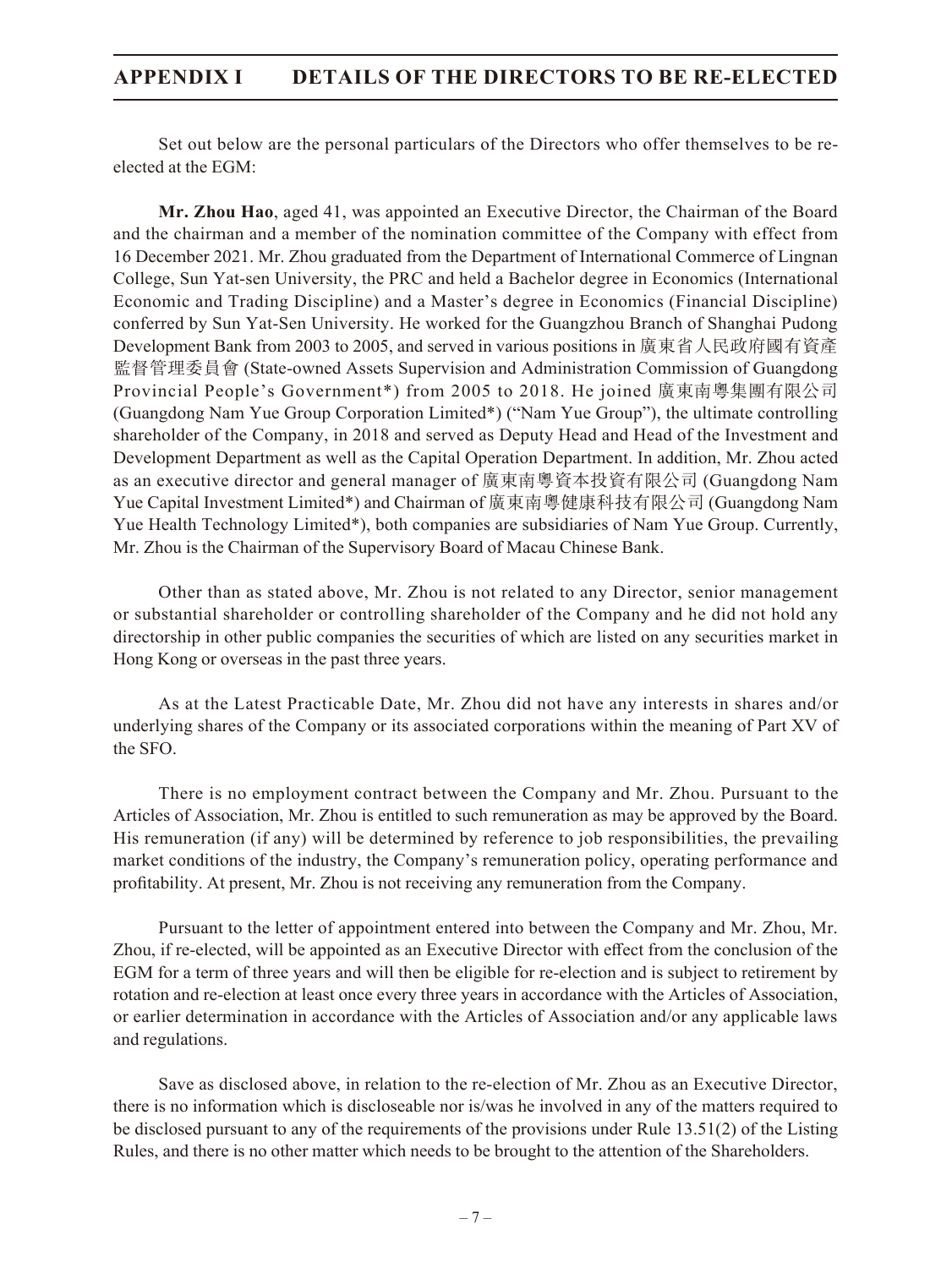## **APPENDIX I DETAILS OF THE DIRECTORS TO BE RE-ELECTED**

**Mr. Huang Junfeng**, aged 41, was appointed a Non-Executive Director of the Company with effect from 23 December 2021. He graduated from the Naval University of Engineering of the People's Republic of China with a bachelor's degree in computer science and technology, and holds a master's degree in public administration from the Renmin University of China. From July 2001 to November 2020, he worked at the Immigration Inspection Station in Zhuhai, the PRC, and served as deputy director of the technical department of the station. He also served as deputy director of the Qingmao Immigration Inspection Station. He is currently the Head of the Operation and Management Department (Legal Affairs Department) of 南粵(集團)有限公司 (Nam Yue (Group) Company Limited\*), the controlling shareholder of the Company.

Other than as stated above, Mr. Huang is not related to any Director, senior management or substantial shareholder or controlling shareholder of the Company and he did not hold any directorship in other public companies the securities of which are listed on any securities market in Hong Kong or overseas in the past three years.

As at the Latest Practicable Date, Mr. Huang did not have any interests in shares and/or underlying shares of the Company or its associated corporations within the meaning of Part XV of the SFO.

Pursuant to the letter of appointment entered into between the Company and Mr. Huang, Mr. Huang, if re-elected, will be appointed as a Non-Executive Director with effect from the conclusion of the EGM for a term of three years and will then be eligible for re-election and is subject to retirement by rotation and re-election at least once every three years in accordance with the Articles of Association, or earlier determination in accordance with the Articles of Association and/or any applicable laws and regulations. Mr. Huang is entitled to such director's fee as may be approved by the Board. Remuneration (if any) for Mr. Huang will be determined by reference to his relevant qualifications, experience, responsibilities and duties in the Company and the prevailing market benchmarks At present, Mr. Huang is not receiving any remuneration from the Company.

Save as disclosed above, in relation to the re-election of Mr. Huang as a Non-Executive Director, there is no information which is discloseable nor is/was he involved in any of the matters required to be disclosed pursuant to any of the requirements of the provisions under Rule 13.51(2) of the Listing Rules, and there is no other matter which needs to be brought to the attention of the Shareholders.

*\* The English names are translation of the Chinese names, and are included herein for identification purposes only. In the event of any inconsistency, the Chinese names shall prevail.*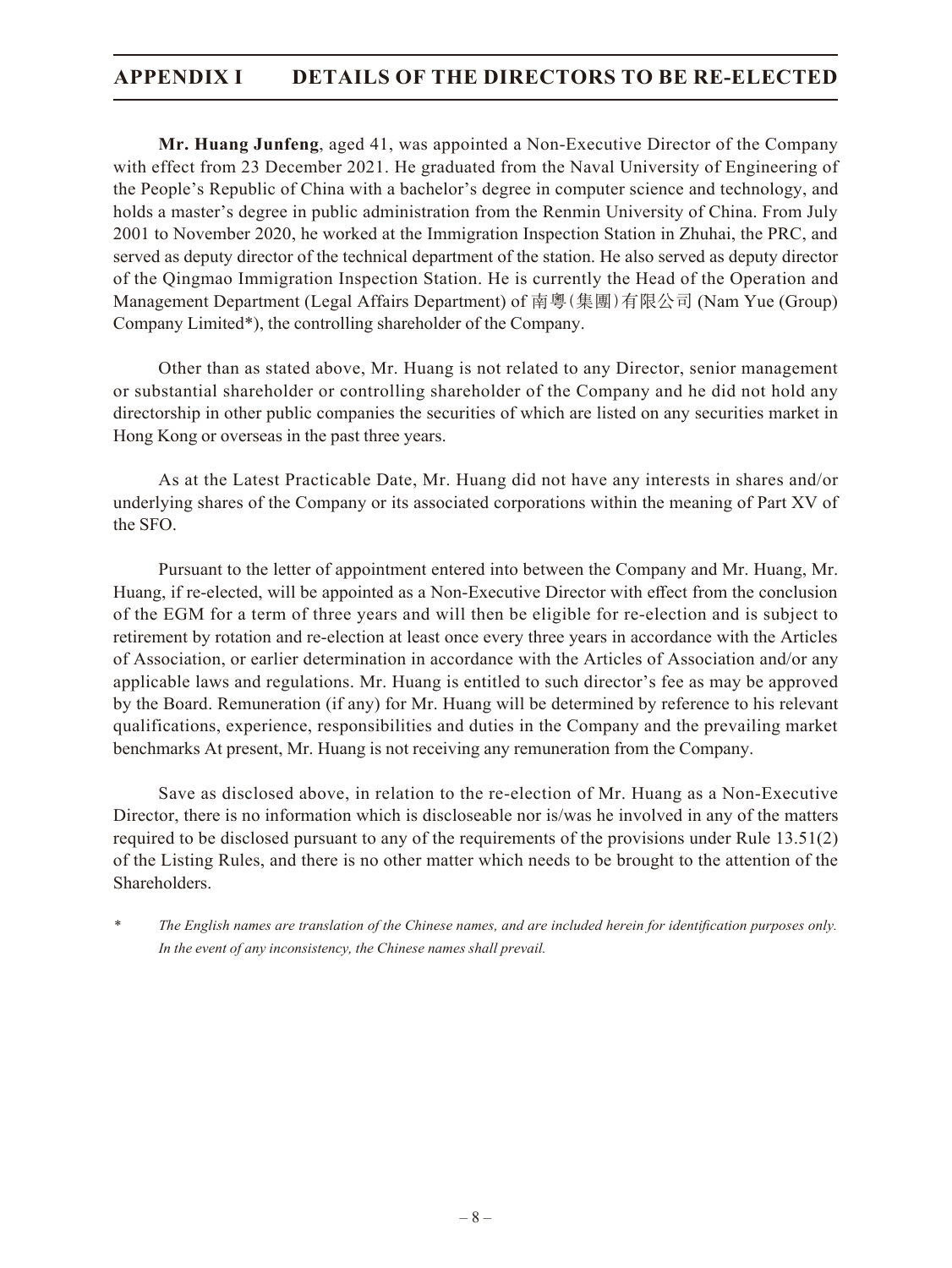

# **GUANGDONG TANNERY LIMITED**

粤海制革有限公司 *(Incorporated in Hong Kong with limited liability)*

**(Stock Code: 01058)**

## **NOTICE OF EXTRAORDINARY GENERAL MEETING**

**NOTICE IS HEREBY GIVEN THAT** an extraordinary general meeting (the "EGM") of Guangdong Tannery Limited (the "Company") will be held at The Boardroom, Basement 2, Wharney Hotel, No. 57-73 Lockhart Road, Wanchai, Hong Kong on Tuesday, 15 February 2022 at 10:30 a.m. for the following purposes.

Unless otherwise defined, capitalised terms used in this notice shall have the same meanings as those defined in the circular of the Company dated 21 January 2022.

#### **SPECIAL RESOLUTIONS**

1. To consider and, if thought fit, to pass with or without amendments, the following resolution as a special resolution:

"**THAT**, subject to the approval of the Companies Registry in Hong Kong, (i) the Chinese name of the Company shall be changed from "粵海制革有限公司" to "南 粵控股有限公司" and (ii) the English name of the Company shall be changed from "GUANGDONG TANNERY LIMITED" to "NAMYUE HOLDINGS LIMITED", and that any of the Directors shall be and is hereby authorised to do all such acts and things and execute all documents or make such arrangements as he/she may, in his/her absolute discretion, consider necessary or expedient for the purpose of, or in connection with, the implementation of and giving effect to the Change of Company Name and to attend to any necessary registration and/or filing for and on behalf of the Company."

2. To consider and, if thought fit, to pass with or without amendments, the following resolution as a special resolution:

"**THAT**, subject to the Change of Company Name under the said resolution no. 1 taking effect, the Articles of Association shall be amended by (i) replacing all references to "粵海制革有限公司" with "南粵控股有限公司" and (ii) replacing all references to "GUANGDONG TANNERY LIMITED" with "NAMYUE HOLDINGS LIMITED" to reflect the Change of Company Name, and that any of the Directors shall be and is hereby authorised to do all such acts and things and execute all documents or make such arrangements as he/she may, in his/her absolute discretion, consider necessary or expedient for the purpose of, or in connection with, the implementation of and giving effect to the said Amendments and to attend to any necessary registration and/or filing for and on behalf of the Company."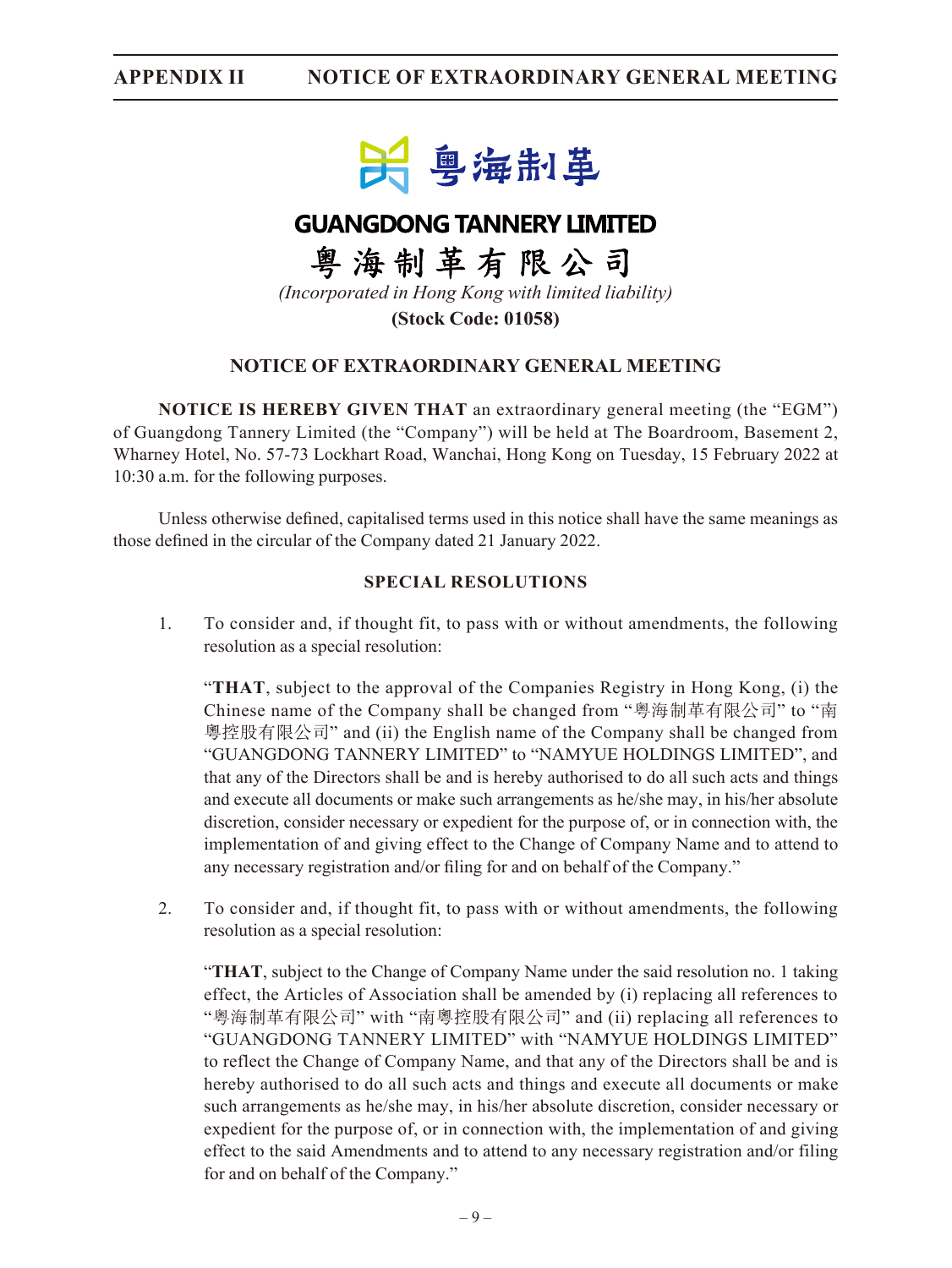#### **ORDINARY RESOLUTIONS**

- 3. To re-elect Mr. Zhou Hao as an Executive Director.
- 4. To re-elect Mr. Huang Junfeng as a Non-Executive Director.

By Order of the Board **Zhou Hao** *Chairman*

Hong Kong, 21 January 2022

*Registered office:* 29th Floor Guangdong Investment Tower 148 Connaught Road Central Hong Kong

*Notes:*

- (i) A shareholder entitled to attend and vote at the EGM may appoint one or more proxies to attend and, on a poll, vote in his place and such proxy need not be a shareholder of the Company.
- (ii) To be valid, the form of proxy together with the power of attorney (if any) or other authority (if any) under which it is signed (or a notarially certified copy of such power or authority) must be delivered to the Company's share registrar, Tricor Tengis Limited, at Level 54, Hopewell Centre, 183 Queen's Road East, Hong Kong not less than 48 hours before the time fixed for holding the EGM or adjourned EGM. The appointment of a proxy will not prevent a shareholder from subsequently attending and voting at the EGM or any adjourned EGM if he so wishes. If a shareholder who has lodged a form of proxy attends the EGM, his form of proxy will be deemed to have been revoked.
- (iii) In the case of joint shareholders, the vote of the senior who tenders a vote, whether in person, or by proxy, shall be accepted to the exclusion of the votes of the other joint holders, and for this purpose seniority will be determined by the order in which the names stand in the Company's register of shareholders in respect of the joint holding.
- (iv) The register of members of the Company will be closed from Thursday, 10 February 2022 to Tuesday, 15 February 2022 (both days inclusive), during such period no transfer of shares of the Company will be registered. In order to determine the identity of the members who are entitled to attend and vote at the EGM to be held on Tuesday, 15 February 2022, all transfer documents accompanied by the relevant share certificates must be lodged with the Company's share registrar, Tricor Tengis Limited at Level 54, Hopewell Centre, 183 Queen's Road East, Hong Kong not later than 4:30 p.m. on Wednesday, 9 February 2022.